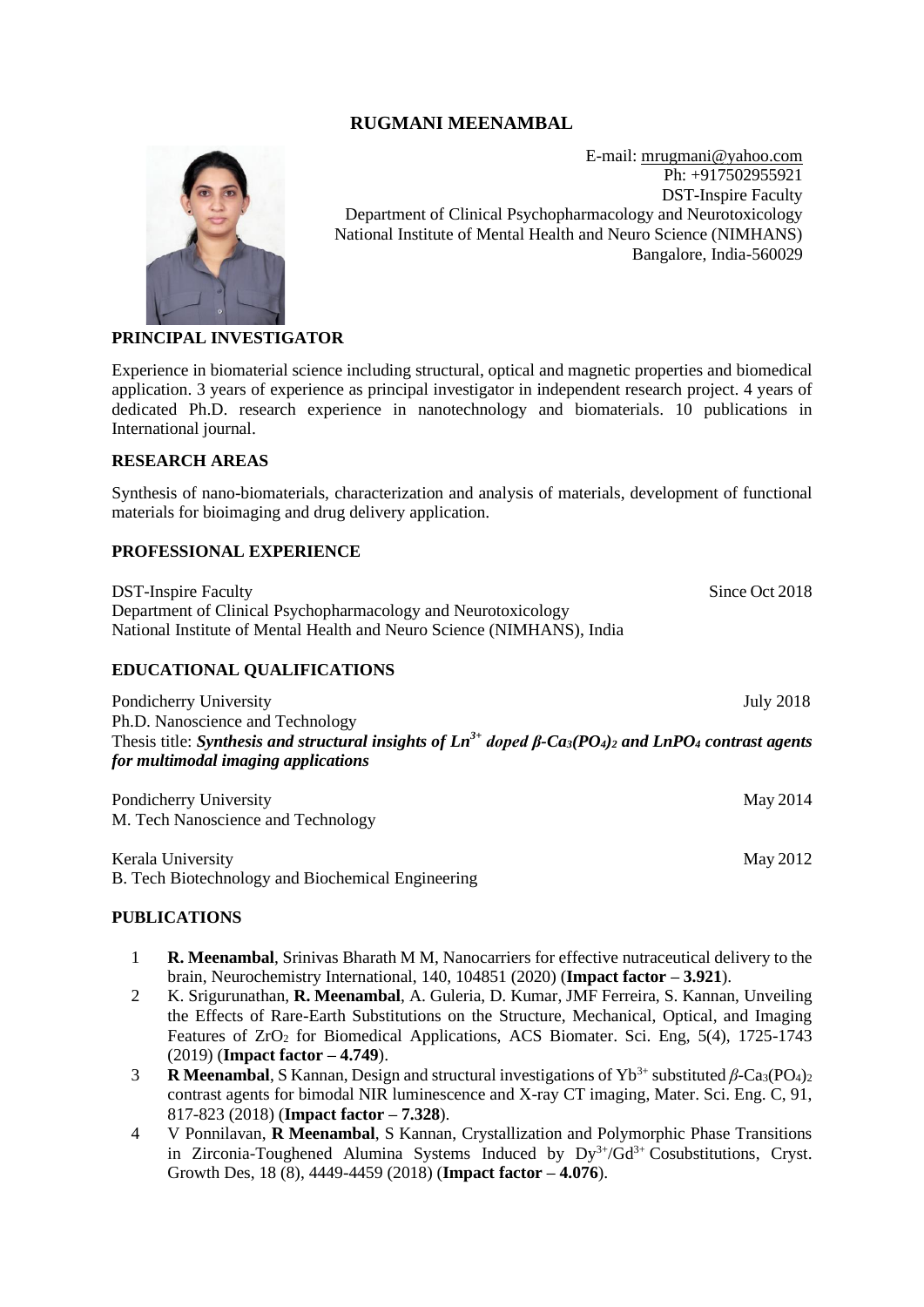- 5 **R Meenambal**, P Poojar, S Geethanath, TS Anitha, S Kannan, Lanthanide phosphate (LnPO<sup>4</sup> ) rods as bio-probes: A systematic investigation on structural, optical, magnetic, and biological characteristics, J. Biomed. Mater. Res. Part B, 107 B, 1372-1383 (2019) (**Impact factor – 3.368**).
- 6 **R Meenambal**, S Kannan, Co-substitution of lanthanides (Gd<sup>3+</sup>/Dy<sup>3+</sup>/Yb<sup>3+</sup>) in β-Ca<sub>3</sub>(PO<sub>4</sub>)<sub>2</sub> for upconversion luminescence, CT/ MRI multimodal imaging, ACS Biomater. Sci. Eng, 4, 47-56 (2018) (**Impact factor – 4.749**).
- 7 **R Meenambal**, P Poojar, S Geethanath, S Kannan, Substitutional limit of Gadolinium in *β*-Tricalcium phosphate and its Magnetic Resonance Imaging Characteristics, J Biomed Mater Res B Appl Biomater, 105, 2545-2552 (2017) (**Impact factor – 3.368**).
- 8 **R Meenambal**, P Poojar, S Geethanath, S Kannan, Structural insights in Dy3+ doped *β*-Tricalcium phosphate and its Multimodal Imaging Characteristics, J. Am. Ceram. Soc, 100, 1831-1841 (2017) (**Impact factor – 3.784**).
- 9 **R Meenambal**, P Nandha Kumar, P Poojar, S Geethanath, S Kannan, Simultaneous substitutions of Gd<sup>3+</sup> and Dy<sup>3+</sup> in  $\beta$ -Ca<sub>3</sub>(PO<sub>4</sub>)<sub>2</sub> as a potential multifunctional bio-probe, Mater. Des, 120, 336-344 (2017) (**Impact factor – 7.991**).
- 10 **R Meenambal**, R K Singh, P Nandha Kumar, S Kannan, Synthesis, structure, thermal stability, mechanical and antibacterial behaviour of lanthanum  $(La^{3+})$  substitutions in *β*-tricalcium phosphate, Mater. Sci. Eng. C, 43, 598-606 (2014) (**Impact factor – 7.328**).

## **PROJECT UNDER IMPLEMENTATION**

**Title:** Engineered gadolinium phosphate nanoparticles for image guided brain therapy **Cost:** 35 lakhs **Role:** Principal Investigator **Funding Agency:** Department of Science and Technology**-**INSPIRE- Faculty Scheme

## **INVITED LECTURES**

- St. Thomas College, Palai invited lecture on "Nanocarriers for effective nutracutical delivery to brain" at the International Seminar on Emerging trends in Neurotherapeutics in December 2021.
- Karnataka Science and Technology Academy invited talk for Talent Search-Webinar Series Program on "Basics of nanotechnology", in November 2021
- Karnataka Science and Technology Academy India-Webinar talk on "Introduction to Nanotechnology: Interdisciplinary aspects of research in medicine" in July, 2021

# **AWARDS AND ACHIEVEMENTS**

- Best Oral Presentation award for the abstract titled "Probe into DNA interaction, cell toxicity and antifungal activities of phyto-synthesized yttrium oxide  $(Y_2O_3)$  nanoparticles" presented at International conference on multi-disciplinary aspects of Materials in Engineering (IC-MAME 2021) held at University Institute of Engineering and Technology, Chandigarh, India.
- Best Oral Presentation award for the abstract titled "Synthesis, structural elucidation, optical, magnetic and *in vitro* evaluation of lanthanide phosphate crystals as bio-probes" presented at 3<sup>rd</sup> International Conference on Materials Sciences and Nanomaterials (ICMSN 2019) held at University of Oxford, the United Kingdom.
- Travel fellowship award sponsored by Centre for Co-operation in Science and Technology among Developing Societies (CCSTDS) to attend 3<sup>rd</sup> International Conference on Materials Sciences and Nanomaterials (ICMSN 2019).
- Department of Science and Technology- "Innovation in Science Pursuit for Inspired Research (INSPIRE)- Faculty Award 2018 for the project entitled "Engineered angiopep-conjugated gadolinium phosphate nanoparticles for image guided brain therapy".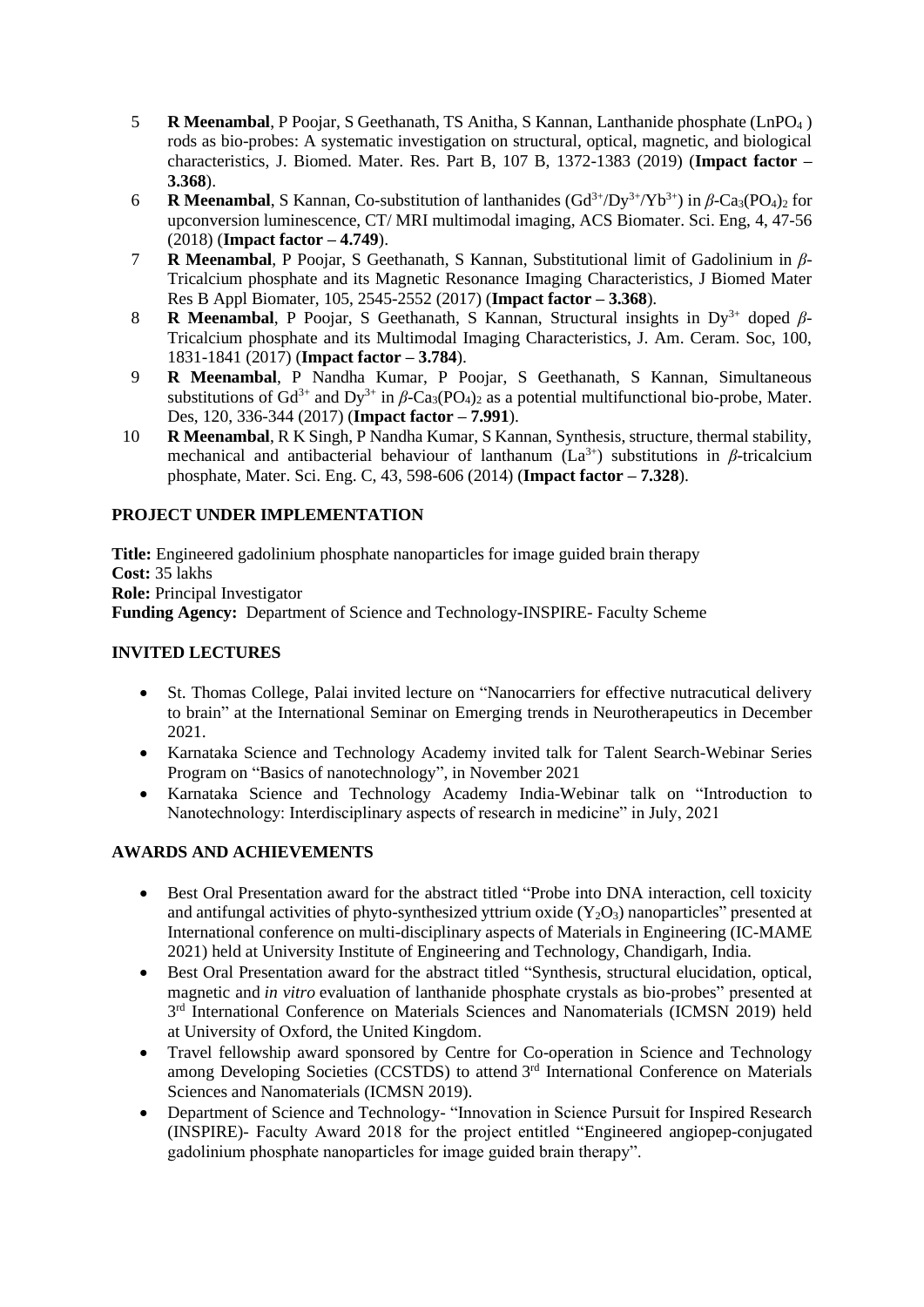- Lady Tata Memorial Trust-Award of Scientific Research Scholarship (2016-17) for the project entitled "Development of lanthanide substituted  $\beta$ -Tricalcium phosphate contrast agents for Computed Tomography and Magnetic Resonance Imaging".
- Best Oral Presentation award for the abstract titled "Tuning the structure of  $\beta$ -Ca<sub>3</sub>(PO<sub>4</sub>)<sub>2</sub> with  $Gd^{3+}/Dy^{3+}/Yb^{3+}$  for multimodal imaging applications" presented at  $2<sup>nd</sup>$  International Conference on Recent Trends in Analytical Chemistry (ICORTAC-2018) held at University of Madras, India.

### **CONFERENCE PRESENTATIONS/PROCEEDINGS**

- $\bullet$ 3<sup>rd</sup> International Conference on Materials Sciences and Nanomaterials ICMSN 2019, *"Synthesis, structural elucidation, optical, magnetic and in vitro evaluation of lanthanide phosphate crystals as bio-probes"*, University of Oxford, the United Kingdom.
- $\bullet$  $2<sup>nd</sup>$  International Conference on Recent Trends in Analytical Chemistry ICORTAC-2018, "*Tuning the structure of β-Ca<sub>3</sub></sub>* $(PO_4)$ *<sub>2</sub> with*  $Gd^{3+}/Dy^{3+}/Yb^{3+}$  *for multimodal imaging applications*", University of Madras, India.
- The 6<sup>th</sup> Asian Biomaterials Congress ABMC-2017, "Simultaneous substitutions of Gd<sup>3+</sup> and *Dy3+ in β-Ca3(PO4)<sup>2</sup> as a potential multifunctional bio-probe"*, Sree Chitra Tirunal Institute for Medical Sciences and Technology, India.
- National Conference on Emerging Biomaterials NCEB-2016, "Gadolinium substituted  $\beta$ -*Tricalcium phosphate and its magnetic resonance imaging characteristics*", Bharathiar University, India.
- International Conference on Recent Advances in Materials and Chemical Sciences ICRAMCS-2015, *"Effect of Lanthanum (La3+) substitutions in β–Tricalcium phosphate (β- Ca<sup>3</sup> (PO4)2)"*, ISBN: 978-93-85477-46-1, The Gandhigram Rural Institute, India.

## **GRADUATE SUPERVISIONS**

- 1. Ms. Ritu Dewangan (MSc. Neuroscience, Jiwaji University, India)-March 2021
- 2. Ms. Shumaela Saman (MSc. Neuroscience, Amity University, Noida, India)- Jan 2021
- 3. Ms. Vedika Tomar (Integrated M.Tech in Nanotechnology, Amity University, India)- Feb 2020
- 4. Ms. Hema S K (M.Sc in Biotechnology, Vellore Institute of Technology, India)- Jan 2020

# **RESEARCH SKILLS**

- Synthesis and characterization of inorganic nanomaterials.
- Interpretation of results from various characterization techniques and use them to improve products and methodologies.
- X-ray Computed Tomography (CT) and Magnetic Resonance Imaging (MRI) studies and data analysis of nanoparticle-based contrast agents.
- Biocompatibility tests and cell culture.
- *In vitro* drug loading, release assays, data interpretation and analysis.
- Excellent scientific writing and problem-solving skills.
- Structural refinement GSAS/EXPGUI
- Graphing and Data analysis Software: OriginPro.8.5.1.

### **SYMPOSIUMS/WORKSHOPS ATTENDED**

- 11<sup>th</sup> Bengaluru India Nano, organised by the Department of IT, Biotechnology and Science  $\&$ Technology, Government of Karnataka, Bengaluru (2020).
- 6<sup>th</sup> International Leadcon, organised by Indian Society for Lead Awareness (InSLAR), NIMHANS, Bangalore (2020).